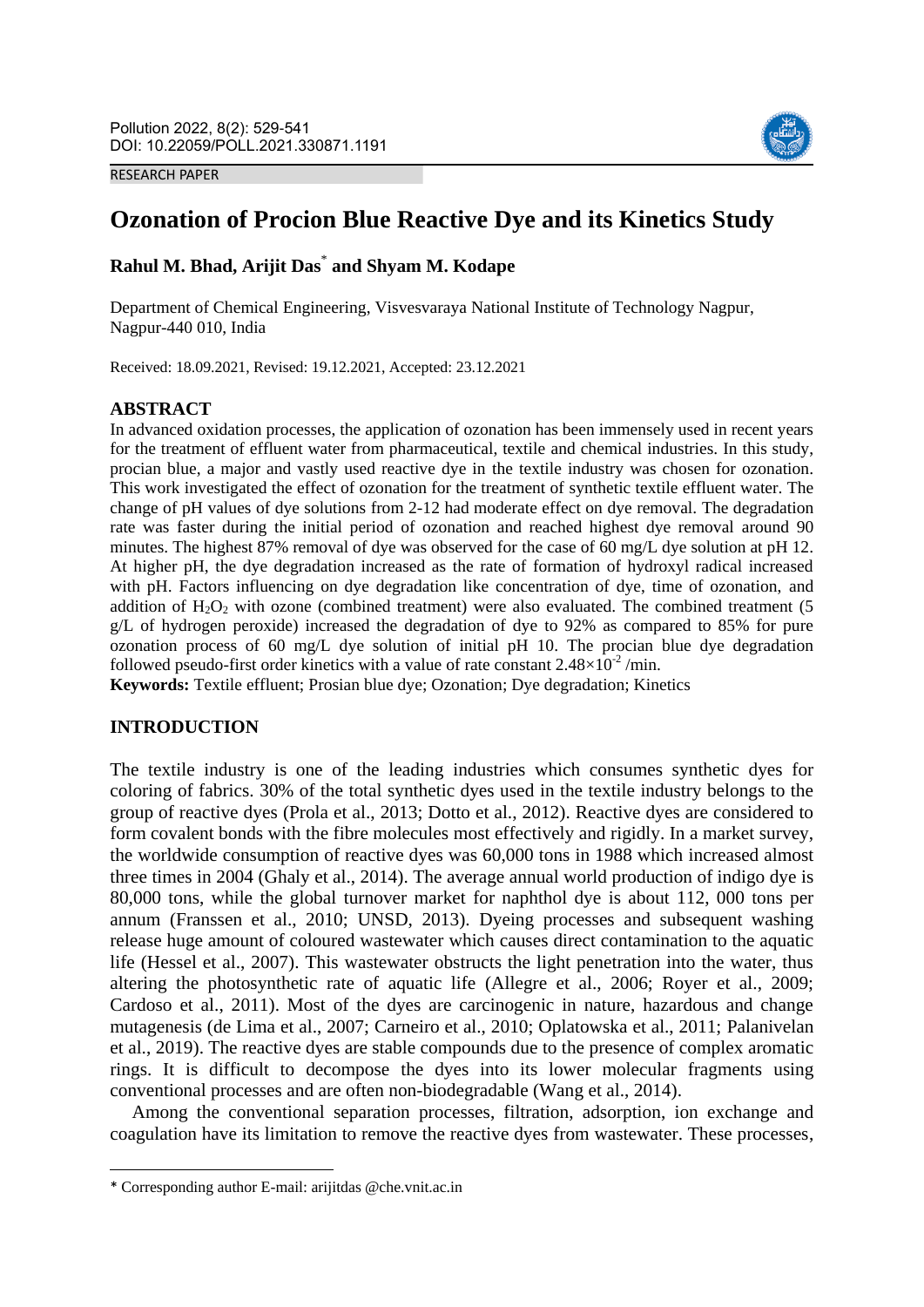reduce COD but still a considerable amount of residual colour remain in the wastewater. Different adsorbents like clay, synthetic talc, bio-adsorbents from agricultural residues, chitosan, soybean hulls, etc were used to remove the reactive dyes from wastewater (Bahrami et al., 2020; Rahman et al., 2013; Alencar et al., 2012; Gonen & Onalan, 2016; Honorio et al., 2016, Georgin et al., 2018). It showed around 80-90% textile dye removal but needed extreme acidic environment (pH 2-4). Further, these processes are relatively slow, only arrest the dyes on a medium, unable to decompose the pollutants and need regeneration processes.

Electro oxidation and biodegradation of procion blue in textile effluent was studied using fungal strain Phanerochate Chrysosporium. The studied claimed around 92% COD and complete colour removal after the end of the stepwise processes (Selvakumar et al., 2010). In another study of the biosorption and biodegradation, 30% removal of azo-dye was reported using fungi Aspergillus Niger and Aspergillus Terreus after three hours of biosorption. Biodegradation and biosorption treatment needs prolong time and may generate toxic metabolites (Almeida & Corso, 2014). Tony and Mansour (2018) used  $Fe<sub>2</sub>O<sub>3</sub>$  nanoparticles of various particle size to remove procion blue dye from textile wastewater. The effects of initial dye concentration, nanoparticle concentration, pH and working temperature were investigated which reported maximum 83% dye removal and 88% COD reduction. Melati et al. (2017) studied colour and COD removal of procion red wastewater by photo catalytic method of using  $TiO<sub>2</sub>$  catalyst under solar irradiation. Complete colour removal was observed using catalyst of 6 g/L and highest 62% COD removal was observed for catalyst of 8 g/L for 12 hours of solar irradiation (Sari et al., 2017).

Advanced oxidation processes (AOPs) have emerged as an effective technique for accelerating the oxidation and mineralization of a wide range of organic contaminants. The hydroxyl radical (<sup>†</sup>OH) is produced by chemical, photochemical, photocatalytic, or electrochemical reactions, reacts non-selectively with most of the unsaturated organic compounds until their total mineralization (Philippopoulos & Nikolaki, 2010). In AOPs, ozonation process releases ˙OH which reacts with the organic compounds through one of the following mechanisms (El-Ashkar et al., 2021).

| $R + O2$ $\rightarrow$                                       | – ROH | (radical addition)     |
|--------------------------------------------------------------|-------|------------------------|
| $R + {}^{0}H \rightarrow R + H_{2}O$                         |       | (hydrogen abstraction) |
| $R_n$ + OH $\rightarrow$ $R_{n-1}$ + OH ( <i>e</i> transfer) |       |                        |

Now-a-days, ozonation is effective to decompose dyes of aromatic structure. Under suitable operating conditions, the final products can be low molecular weight oxygenated compounds as aliphatic acids,  $CO<sub>2</sub>$  and  $H<sub>2</sub>O$  (Zaharia et al., 2009) and almost complete mineralization of organics is possible. Ozone and hydrogen peroxide treatment of wastewater was reported by Suryawan et. al. (2019) at varying pH and concentrations of  $H_2O_2$ . They observed that for pH > 4, enhanced biodegradability of organic matter. For pH values above 7, smaller concentrations of hydrogen peroxide are sufficient for ozone decomposition, and it yields a high rate of hydroxyl radicals. Ozonation is a faster process due to greater gas-liquid interface area, oxidize the dyes to decompose into smaller molecules. Also, oxidation can be performed in wide range of pH and cost-effective manner (Khuntia et al., 2012). The unreacted ozone self decomposes to oxygen.

In the present study, ozonation of synthetic dye solution of reactive dye procion blue using a commercial microbubble ozone generator is reported. The effect of pH of the reaction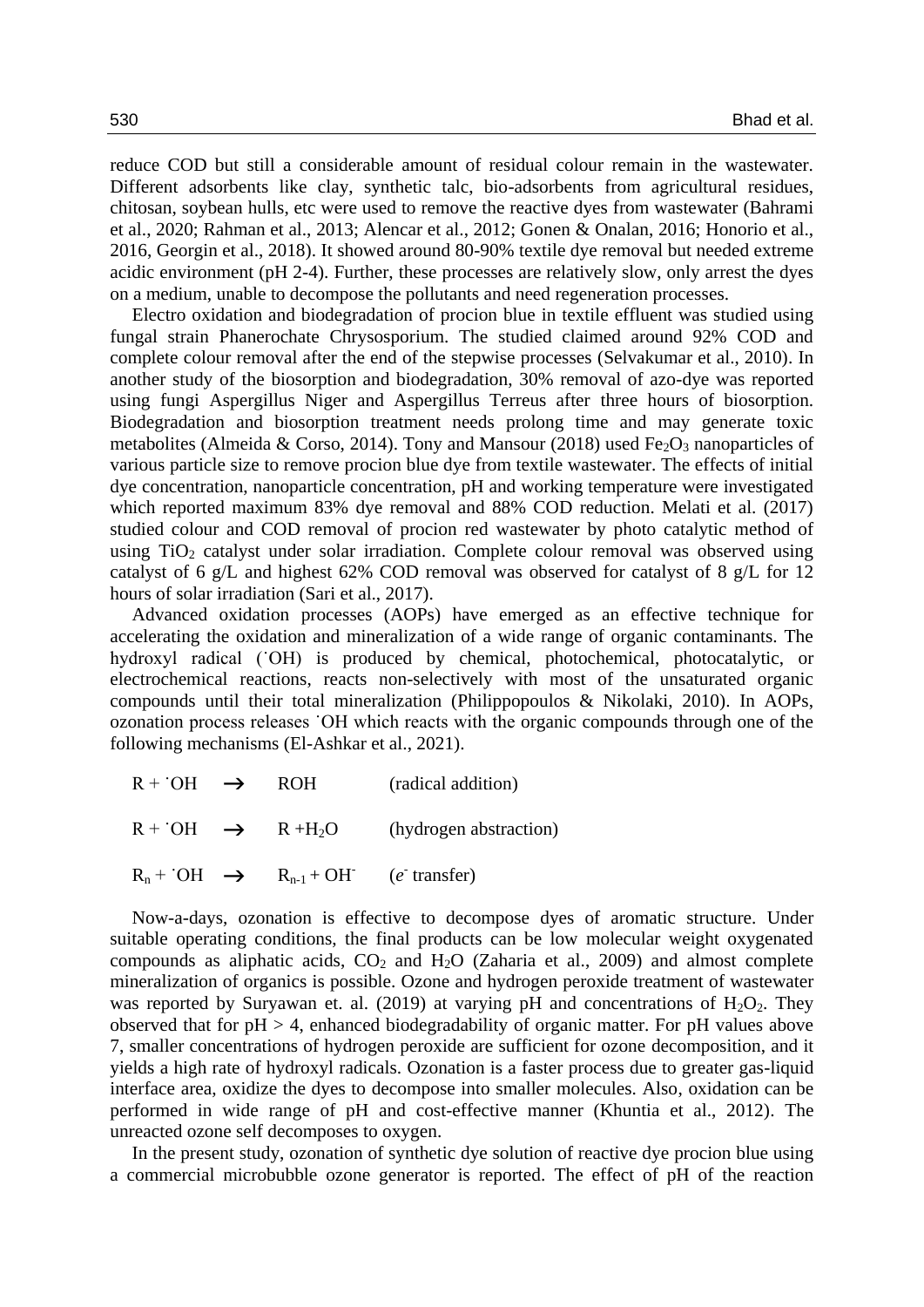medium on ozonation, the reaction time and concentration of dye have been studied in terms of percentage dye degradation. Treatment using hydrogen peroxide with ozone has also been reported and compared with ozonation process. Further, a kinetics model of ozonation of dye solution has been established.

## **MATERIAL & METHODS**

Procion blue (also known as Reactive Blue 4) of molecular formula  $C_{23}H_{14}Cl_2N_6O_8S_2$  (1-Amino-4-[3-(4,6-dichlorotriazin-2-ylamino)-4-sulfophenylamino] anthraquinone-2-sulfonic acid) was procured from M/s Sigma-Aldrich, USA. Figure 1 shows the structure of procion blue (Nascimento et al., 2018; Tkachenko et al., 2014). De-ionized (DI) water **(**M/s Merck Limited, India) was used to prepare all the solutions and reagents. NaOH (>98% assay) and H2SO4 (analytical grade) were purchased from Merck, India.



**Fig 1:** Molecular structure of procion blue dye (Reactive Blue 4)

Overall experimental setup consists of an ozone generator (Faraday, A series), a magnetic stirrer, an acrylic cylindrical vessel of capacity 2 L and tubing to pass ozone gas into the dye solution. Faraday's A series ozone gas generator (Figure 2) is used for this experimentation. Ozone generator uses high voltage, high frequency corona-discharge technology for ozone production (Udhayakumar et al., 2016). This generator is having the ozone generation capacity of 4 g/h. Feed air flow rate to the generator is  $10 - 12$  Lpm.



**Fig 2:** Ozone generator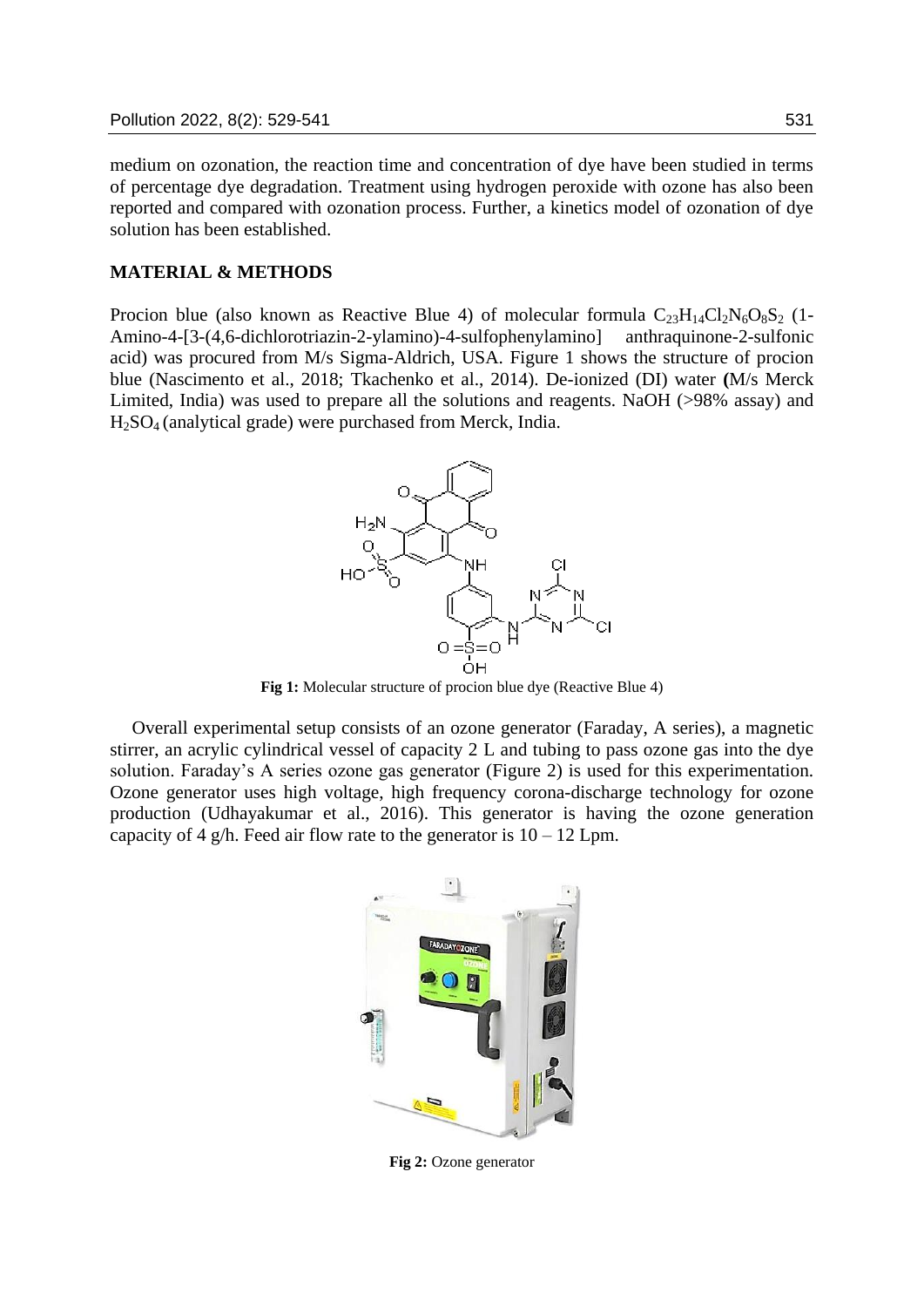Figure 3 shows the schematic diagram of experimental setup for ozonation. For batch experiment, 1 L of dye solution of particular concentrations was filled in a cylindrical reactor vessel. According to various experimental conditions, the pH of dye solution was adjusted with the help of NaOH and  $H_2SO_4$ . The dye solution was stirred using magnetic stirrer (Remi, India) in order to get effective distribution of ozone gas bubbles throughout the dye solution. The ozone gas generated in the generator was bubbled through dye solution via plastic tubing. The porous ball (microporous diffuser) is attached at the end of pipe which breaks down the ozone gas into smaller size bubbles. Generation of small diameter bubbles increases contact surface area of ozone gas thereby increasing mass transfer from gas phase to liquid phase within the short span of contact time inside the dye solution.



**Fig 3:** Schematic of ozonation experimental setup

The use of  $H_2O_2$  (oxidation potential 1.80 and 0.87 V at pH 0 and 14, respectively) in combination with ozonation decomposes organic pollutants into harmless compounds. Moreover,  $H_2O_2$  self-decomposes in water and oxygen.

For experimental purpose, 60 ppm procion blue dye solution was prepared, and its initial pH was maintained at 10. hydrogen peroxide concentration was 1, 3 and 5 g/L in the dye solution respectively and then, it was treated with ozonation process using ozone generator.

A fixed amount of procian blue dye was added to 1000 mL DI water (pH 7.2) at room temperature (30-32°C). An acrylic cylindrical vessel of capacity 2 L was used for sample preparation. A magnetic stirrer (Remi, India) was used to dissolve the dye into water with an inbuild stirring speed controller knob. The stirring speed was kept at 800 rpm using a magnetic stirrer bar of 40 mm length and 8 mm O.D. (M/s. Tarsons India). The ozonation time, dye concentration and pH of solution were independently varied over certain range as shown in Table SS1 (in supplementary sheet). During ozonation 5 mL sample was withdrawn at each 10 min interval for UV-Visible spectroscopy analysis. Experiments were done in triplicate.

The sample preparation for ozone +  $H_2O_2$  treatment is as follows. 1 L DM water (pH 7.2) was taken in a cylindrical vessel and added with 60 mg Procion blue dye (water soluble). pH of dye solution was observed to be 6.3. pH of the dye solution was taken to 10 by adding suitable amount of NaOH solution. This dye solution was treated separately with 1, 3 and 5 g/L of hydrogen peroxide  $(H_2O_2)$ , respectively. Ozone gas was bubbled through dye solution along with constant magnetic stirring at 800 rpm. Samples (5 mL) were collected from the solution after every 10 minutes. This ozonation treatment was applied for 110 minutes. All the samples were analyzed for absorbance using visible spectrophotometer.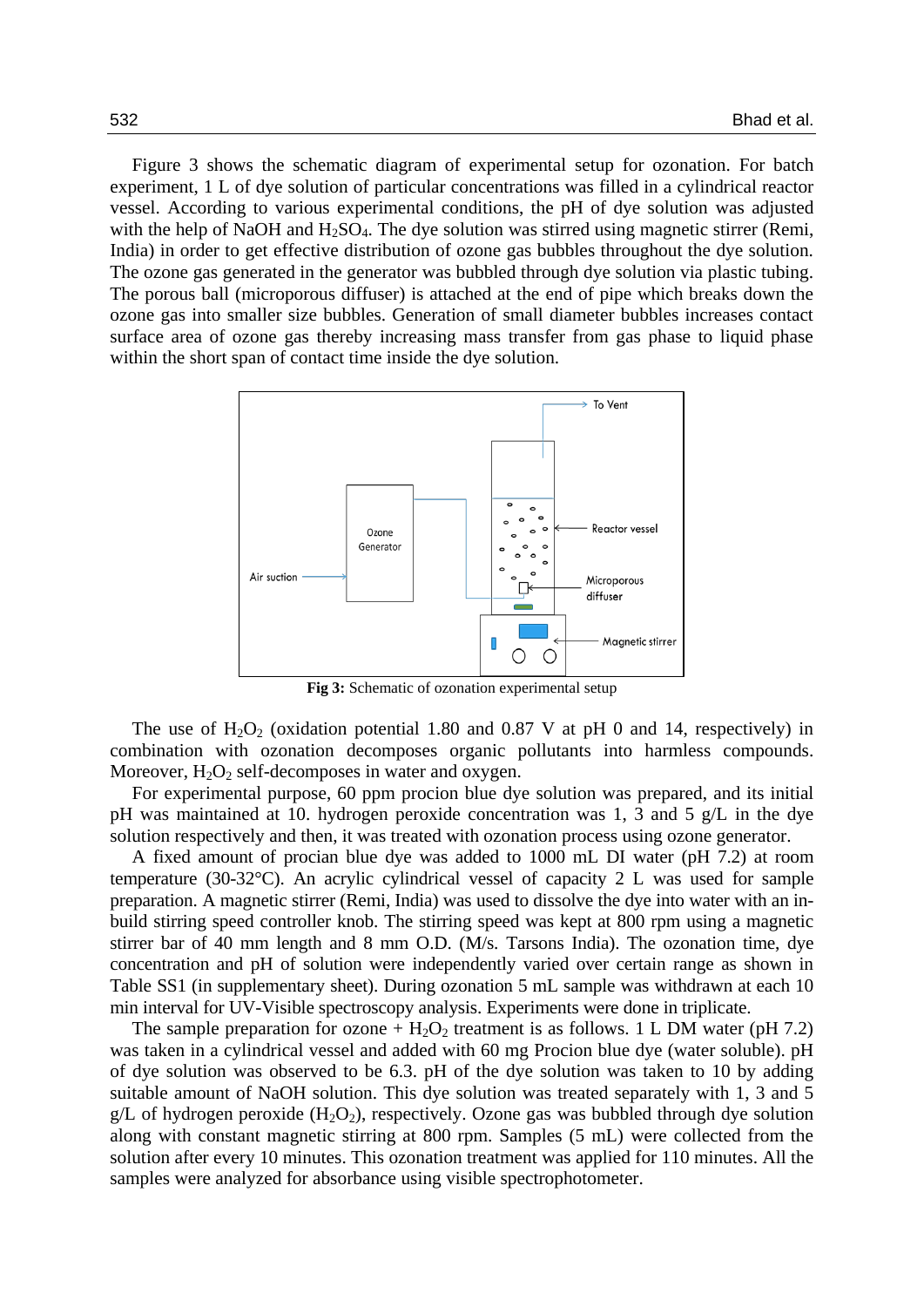Samples of ozonation were collected during experiments after every 10 minutes. These samples were analysed for absorbance using UV visible spectrophotometer (Shimadzu, Japan). The absorbance was measured at 584 nm. A standard calibration curve was obtained for different known concentrations of dye and its corresponding absorbance at 584 nm. The pH was maintained using a pH meter (Hanna, India).

#### **RESULTS AND DISCUSSION**

Figure 4 shows the variation of pH in procion blue solutions with ozonation time. The initial dye concentration of the dye solutions was kept 70 mg/L, 60 mg/L, 40 mg/L and 20 mg/L respectively. The initial pH values of 4, 6, 8, 10 and 12 decreased with ozonation time until stable pH values were reached. The initial pH was adjusted using acid or base solutions. The decrease in pH values is the clear indication of formation of organic and inorganic anions as an effect of ozonation. The formation of acidic by-products is very rapid during the initial phase of the treatment for pH 4 to 12 due to the higher ozone consumption and alkalinity of the solutions. The formation of hydroxyl radical (˙OH) is favoured at basic pH which attacks the dye molecules non-selectively to mineralization. At lower initial pH value of 2, there was no significant change of pH. OH could be consumed by scavenging effect of the  $H^+$  at pH below 4 which would limit the ozone degradation rate. At lower pH, ozone can sustain its molecular form which selectively attacks the dye molecules and less oxidant than the hydroxyl radicals (Alvares et al., 2011; Soares et al., 2006).



**Fig 4:** Variation in pH with ozonation time for initial dye concentration of (a) 70 mg/L, (b) 60mg/L, (c) 40 mg/L and (d) 20 mg/L.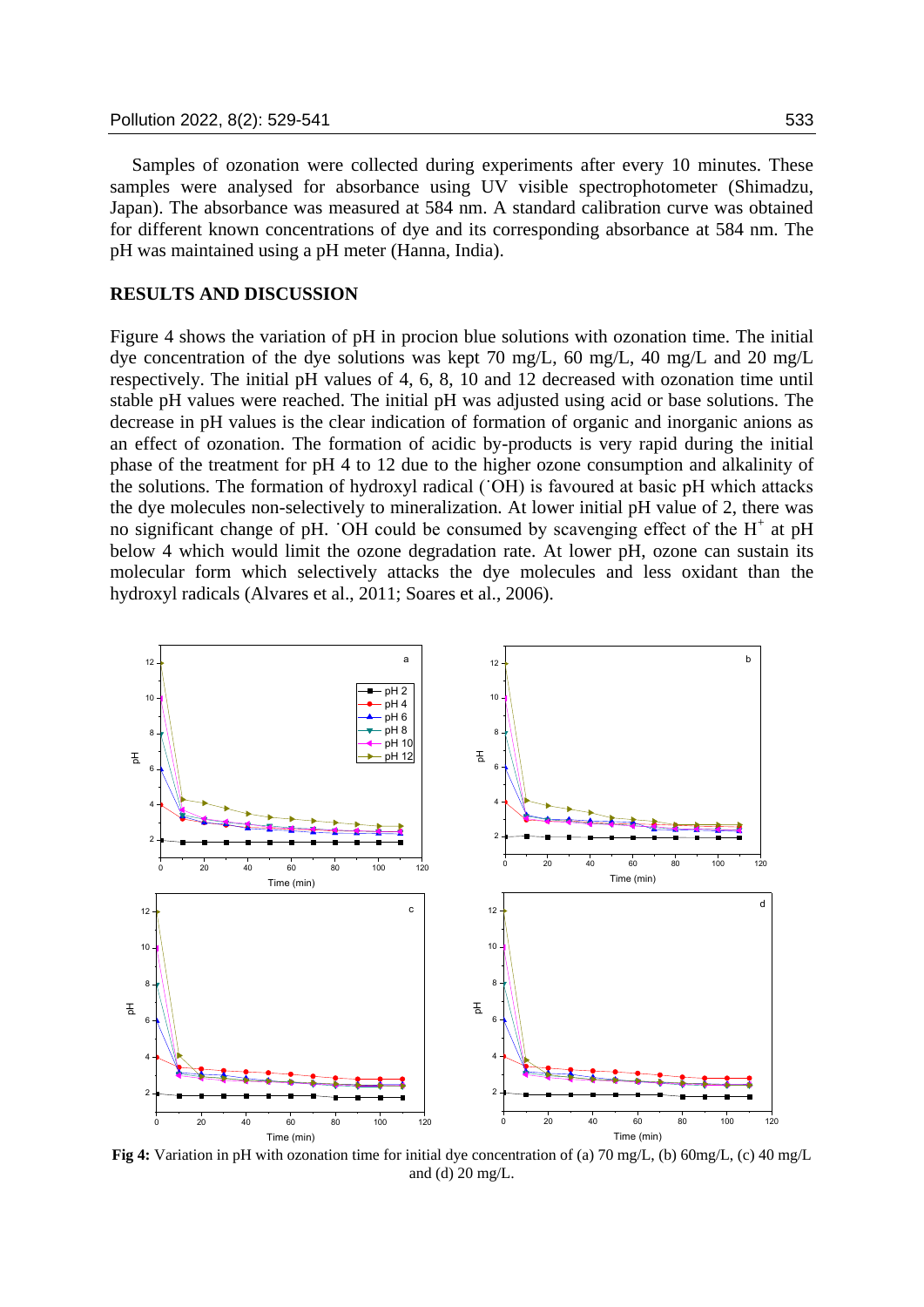The percent dye removal with ozonation time at different pH is presented in Figure 5. The dynamic dye removal followed a similar trend at various pH. Each plot of the Figure 5 has two parts. The dye removal efficiency gradually increased up to around 90 minutes irrespective of their initial pH values where it reached its maximum values and after that no significant changes were observed in % dye removal. For an example, for ozonation time of 90 minute and initial dye concentration of 60 ppm, the % dye removal was 75.33, 77.17, 79.33, 83.17, 85.0 and 87.33 for pH 2, 4, 6, 8, 10 and 12, respectively. It also conveyed that the dye solutions at higher initial pH values removed dye concentration more efficiently due to the fact of enhanced formation of ˙OH at high pH. There was 11-17% increase in % dye removal for the variation of initial pH value from 2 to 12. Figure 6 shows the colour removal of procion blue dye solution (70 ppm, pH 12) by ozonation at different time interval.



**Fig 5:** Removal of dye (%) with ozonation time at different pH for initial dye concentration of (a) 70 mg/L, (b) 60 mg/L, (c) 40 mg/L and (d) 20 mg/L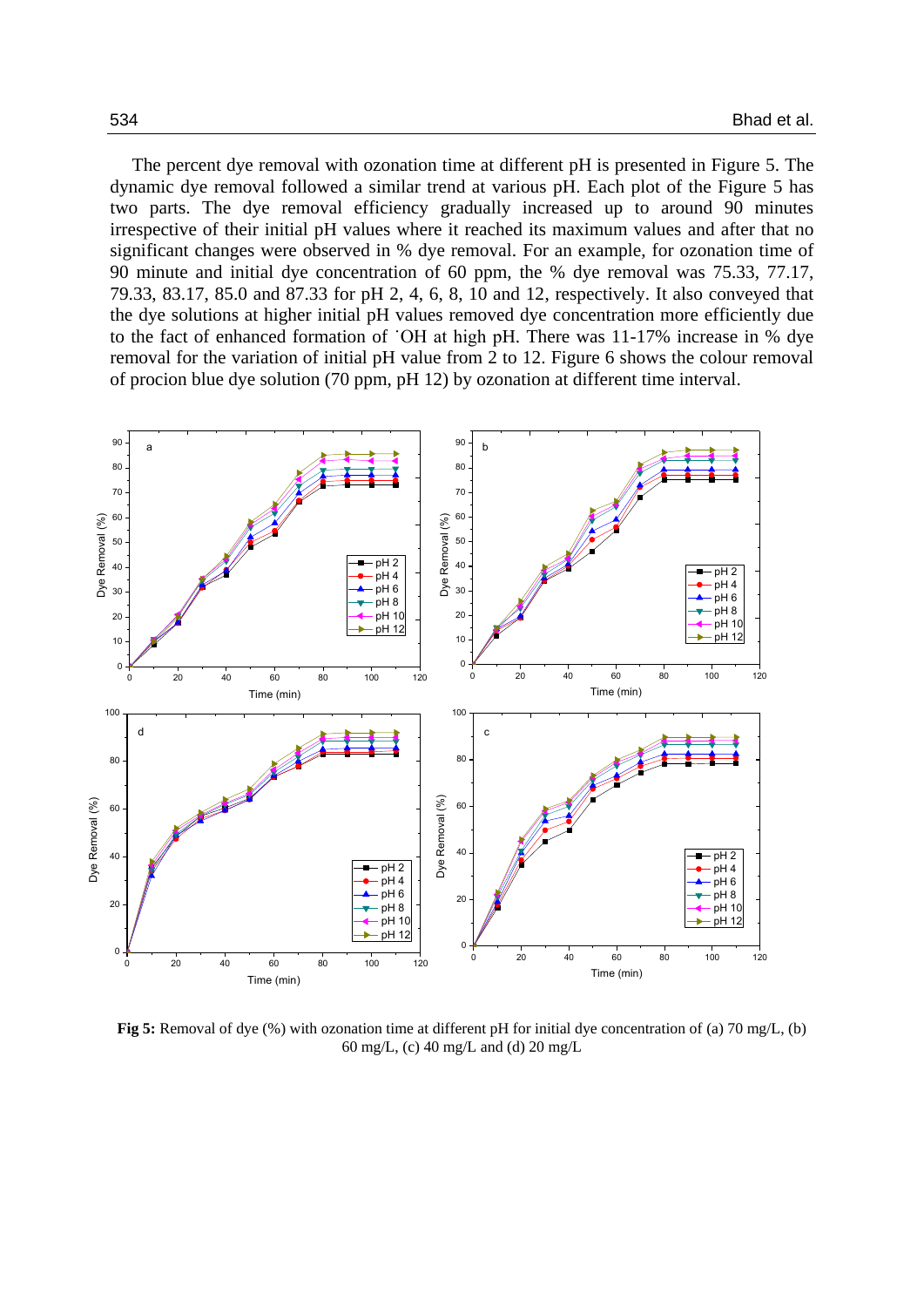

**Fig 6:** Colour removal of procion blue dye solution (70 ppm, pH 12) by ozonation at different time interval

Figure 7 shows that % dye removal decreases as the initial dye concentration increases within a certain period of ozone treatment. Around 9% reduction of dye removal was observed for 70 mg/L compared with 20 mg/L for the initial pH of dye solution at 4. Similarly, 7% of reduction of dye removal efficiency was noted for the same concentration range at pH 10. The longer ozonation time is necessary for higher dye concentration solutions to achieve certain amount of dye removal. The result can be corroborated with the ozonation treatment for the other azo dyes (Hassani et al., 2018; Sharma et al., 2013).

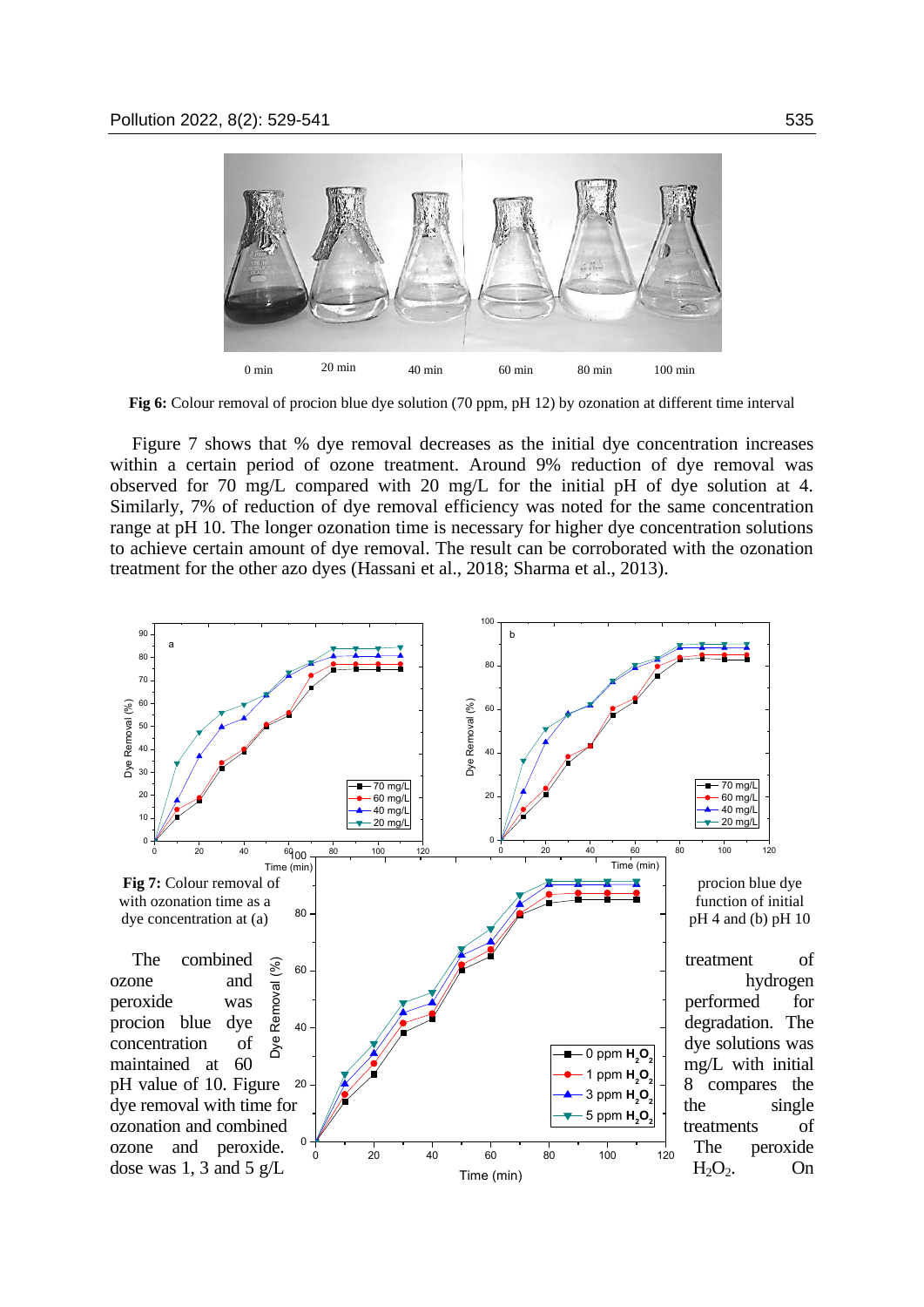analysis of the Figure 8, it reveals that combined treatments of ozone and peroxide overperforms the single ozonation. It is possible due to the enhanced formation of ˙OH in the initial period of the combined treatment. The higher concentration of ˙OH reacted at higher rate with aromatic and unsaturated organic molecules for mineralization. 6.5% enhanced removal of dye was observed for combined treatment (for 5 g/L H<sub>2</sub>O<sub>2</sub>) compared to single ozonation. It was also noted that slight increase of dye removal for higher dose of peroxide in the dye solution.

Fig 8: Effect of combined treatment of ozone and H<sub>2</sub>O<sub>2</sub> at different peroxide doses on dye removal with time. Conditions: dye concentration of 60 ppm and pH 10

Ozonation of wastewater appeared to be pseudo-first order reaction with respect to the dye concentration as the ozone concentration in wastewater was constant. In a semi-batch reactor, ozone was supplied at constant rate or concentration and the dye degradation rate can be expressed as,

$$
Rate = -\frac{d[dye]}{dt} = k \text{ [dye]}
$$

where  $[dye]$  represents the procion blue concentration in wastewater at time *t*; *k* (min<sup>-1</sup>) represents the observed pseudo-first-order rate constant of dye degradation during ozonation.

Figure 9 shows the plot of  $-\ln(C/C_0)$  vs *t* for the synthetic dye solution of concentration 40 mg/L at initial pH 8 which yields a straight line. The high linearity of the fitted straight line in Figure 9 ( $R^2$  = 0.996) agreed with that the procion blue degradation followed the pseudo-first order kinetics during ozonation. The value of degradation rate constant was estimated as  $2.48\times10^{-2}$ /min. The result is also defensible by the study of remazol black B dye degradation (De Souza et al., 2010).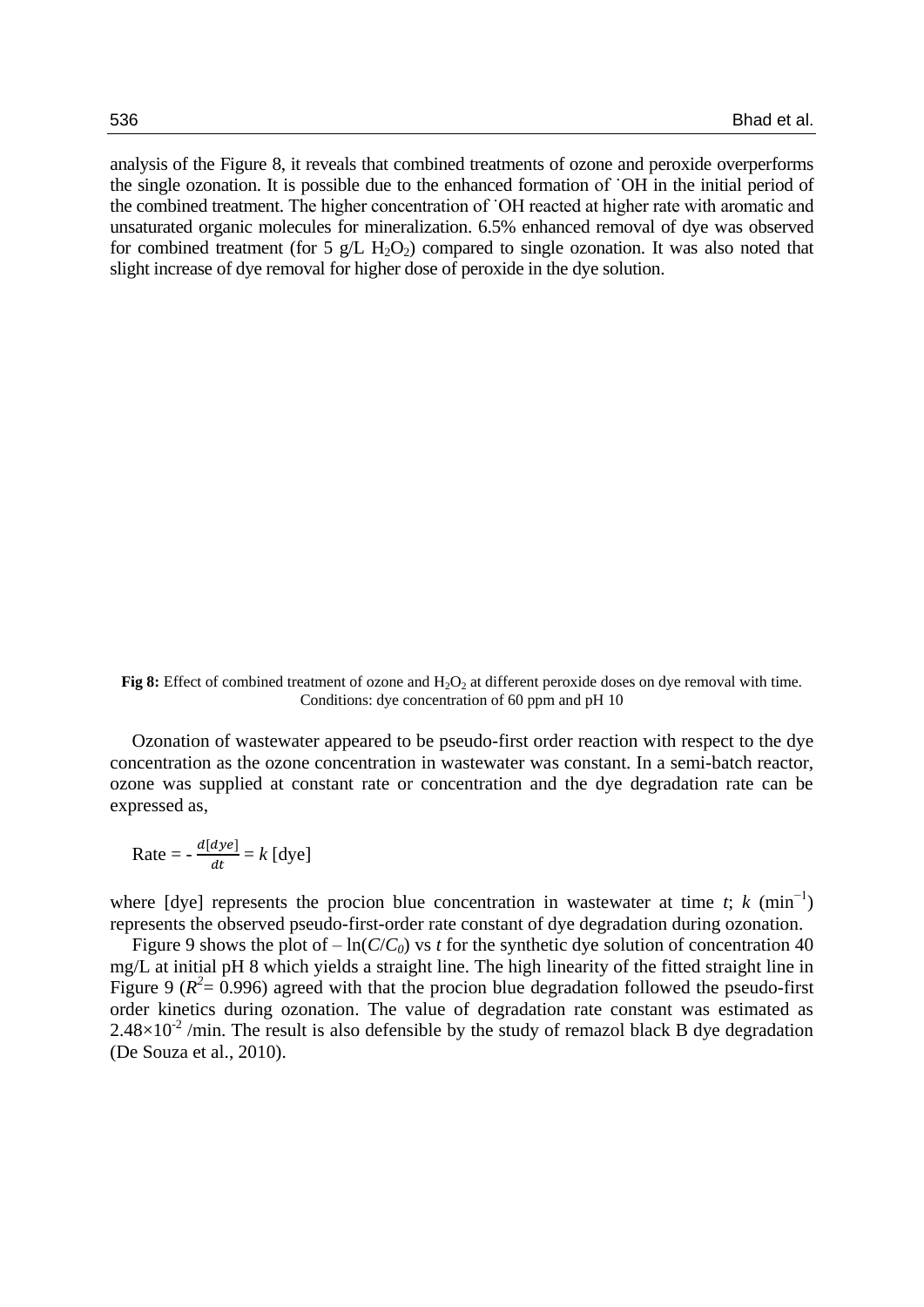

**Fig 9:** Pseudo-first order reaction kinetics of procion blue degradation by ozonation; concentration of 40 mg/L dye solution, pH 8, temperature at 32°C

#### **CONCLUSION**

Ozonation was found to be an effective process for the procion blue dye degradation. The maximum dye degradation was observed about 92% for 20 mg/L dye solution of initial pH value of 12. A moderate effect of pH values was noticed for dye removal by ozonation. Rate of dye degradation increased at higher pH values. Around 12 % changes in dye removal were reported while varying pH from 2 to 12 for 60 mg/L synthetic dye solution. The pH values decreased rapidly during the initial stages of ozonation which indicate the formation of anionic by-products because of oxidation by ozone.

The degradation of dye decreased with the increase of dye concentration from 20-70 mg/L in synthetic solution. Combined treatment of ozone and  $H_2O_2$  leads to an enhanced color removal as compared to single ozonation. The percent removal of dye solutions was 87.3, 90.3 and 91.5, respectively, with the addition of 1, 2 and 5  $g/L$  H<sub>2</sub>O<sub>2</sub>, respectively for dye concentration 60 mg/L and pH 10 solutions. Removal of dye increased with the increase of  $H<sub>2</sub>O<sub>2</sub>$  concentration from 1 to 5 g/L into the dye solution. The enhanced formation of hydroxyl radicals attributed to this. Procion blue dye degradation followed the pseudo-first order kinetics during the ozonation with the value of rate constant 2.48×10-2 per min.

#### **NOMENCLATURE**

| C                | Concentration of dye at time t |
|------------------|--------------------------------|
| $C_0$            | Initial concentration of dye   |
| $\boldsymbol{t}$ | Time                           |
| k                | Rate constant                  |

#### **ABBREVIATIONS**

| AOP        | Advanced oxidation process |
|------------|----------------------------|
| <b>COD</b> | Chemical oxygen demand     |

#### **ACKNOWLEDGEMENT**

The authors acknowledge the contribution of Visvesvaraya National Institute of Technology,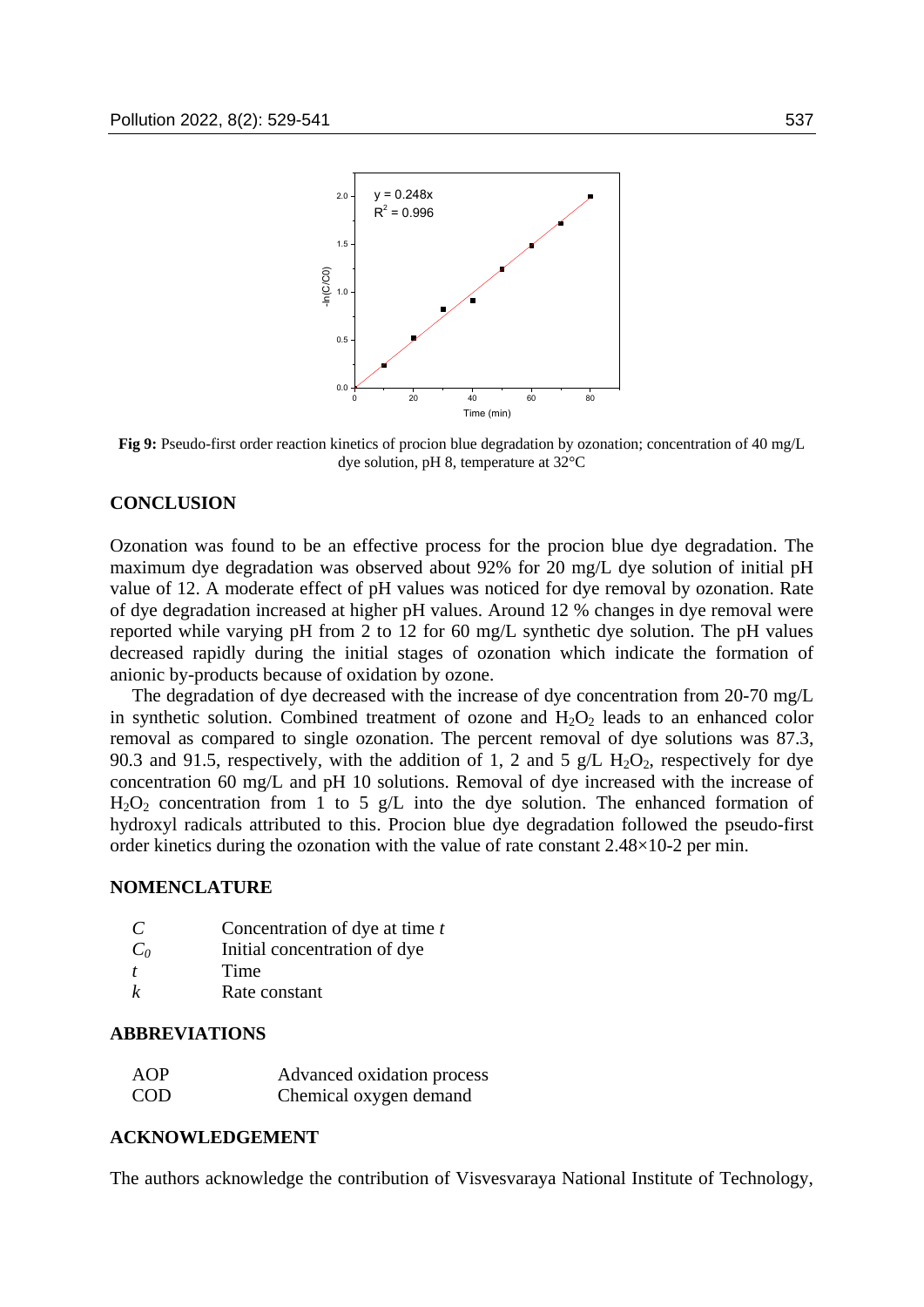Nagpur, India for providing experimental and other necessary facilities to carry out this research work.

#### **GRANT SUPPORT DETAILS**

The present research did not receive any financial support.

#### **CONFLICT OF INTEREST**

The authors declare that there is not any conflict of interests regarding the publication of this manuscript. In addition, the ethical issues, including plagiarism, informed consent, misconduct, data fabrication and/ or falsification, double publication and/or submission, and redundancy has been completely observed by the authors.

## **LIFE SCIENCE REPORTING**

No life science threat was practiced in this research.

### **REFERENCES**

- Alencar, W. S., Lima, E. C., Royer, B., dos Santos, B. D., Calvete, T., da Silva, E. A. and Alves, C. N. (2012). Application of aqai stalks as biosorbents for the removal of the dye Procion Blue MX-R from aqueous solution. Sep. Sci. Technol., 47(3); 513-526.
- Allegre, C., Moulin, P., Maisseu, M. and Charbit, F. (2006). Treatment and reuse of reactive dyeing effluents. J. Membr. Sci., 269(1-2); 15–34.
- Almeida, E. J. R. and Corso, C. R. (2014). Comparative study of toxicity of azo dye Procion Red MX-5B following biosorption and biodegradation treatments with the fungi Aspergillus niger and Aspergillus terreus. Chemosphere, 112; 317-322.
- Alvares, A. B. C., Diaper, C. and Parsons, S. A. (2001). Partial oxidation of hydrolyzed and unhydrolysed textile dyes by ozone and the effect on biodegradability. Process Saf. Environ., 79(2); 103–108.
- Bahrami, M., Amiri, M. J. and Bagheri, F. Y. (2020). Optimization of crystal violet adsorption by chemically modified potato starch using response surface methodology. Pollution, 6(1); 159-170.
- Cardoso, N. F., Lima, E. C., Pinto, I. S., Amavisca, C. V., Royer, B., Pinto, R. B., Alencar, W. S. and Pereira, S. F. P. (2011). Application of cupuassu shell as biosorbent for the removal of textile dyes from aqueous solution. J. Environ. Manage., 92(4); 1237–1247.
- Carneiro, P. A., Umbuzeiro, G. A., Oliveira, D. P. and Zanoni, M. V. B. (2010). Assessment of water contamination caused by a mutagenic textile effluent/dyehouse effluent bearing disperse dyes. J. Hazard. Mater., 174(1-3); 694–699.
- de Lima, R. O. A., Bazo, A. P., Salvadori, D. M. F., Rech, C. M., Oliveira, D. P. and Umbuzeiro, G. A. (2007). Mutagenic and carcinogenic potential of a textile azo dye processing plant effluent that impacts a drinking water source, Mutat. Res. Genet. Toxicol. Environ. Mutagen., 626(1-2); 53–60.
- de Souza, S. M. A. G. U., Bonilla, K. A. S. and de Souza, A. A. U. (2010). Removal of COD and color from hydrolyzed textile azo dye by combined ozonation and biological treatment. J. Hazard. Mater.,179(1-3); 35-42.
- Dotto, G. L., Lima, E. C. and Pinto, L. A. A. (2012). Biosorption of food dyes onto Spirulina platensis nanoparticles: equilibrium isotherm and thermodynamic analysis. Bioresour. Technol., 103(1); 123–130.
- El-Ashkar, T. Y. M., Nashy, E. H. A., Masoud, R. A., Haroun, A. A., Youssef, M. A. and Abdallah, A. E. M. (2021). Integration of fenton oxidation with nano-graphene oxide to eliminate the hazardous effect of chromated/dyed tannery effluents. Egypt. J. Chem., 64(2); 649–660.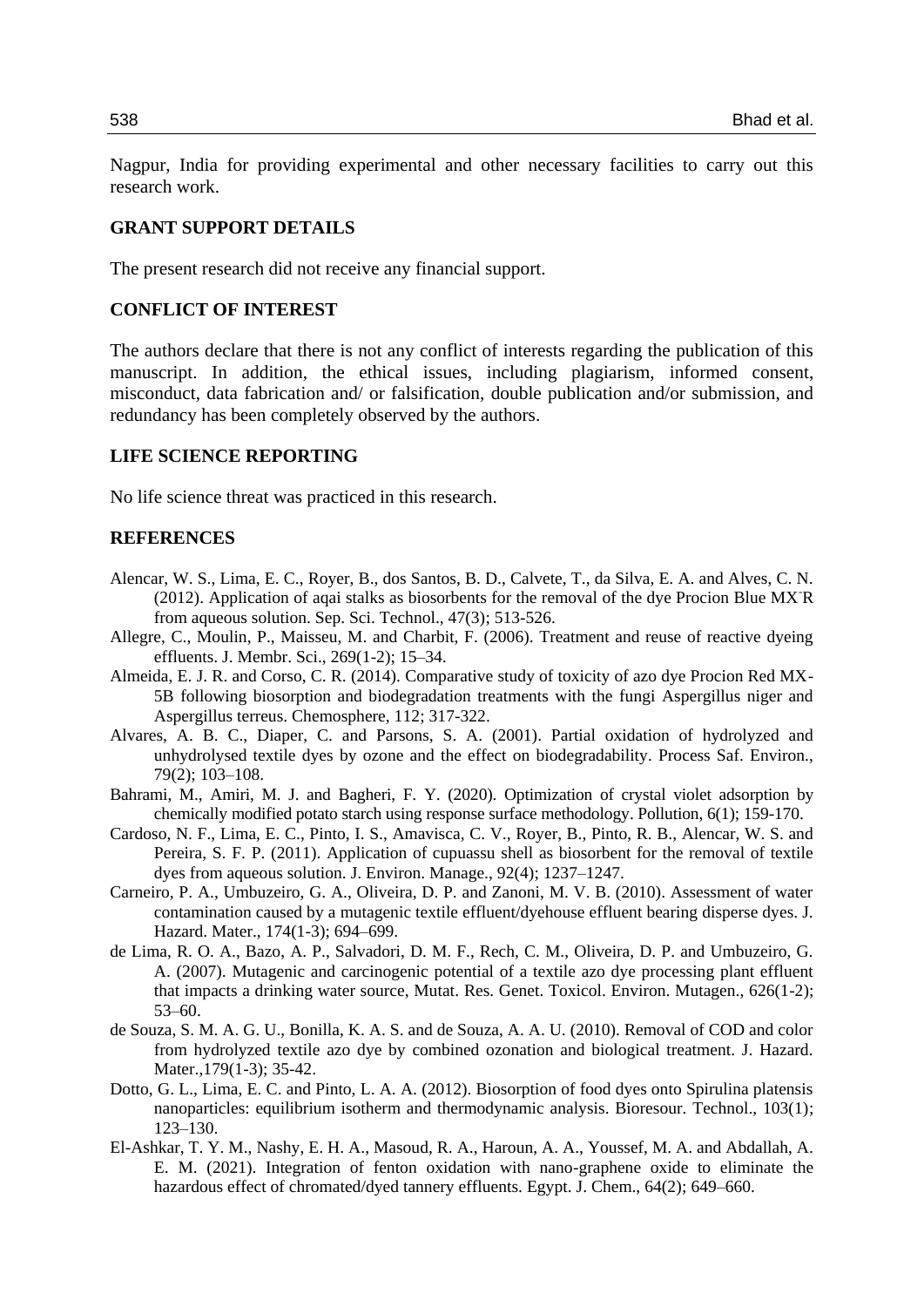- Franssen, M. C. R., Kircher, M. and Wohlgemuth, R. (2010). Industrial Biotechnology in the chemical and pharmaceutical industries. (In W. Soetaert, & E. J. Vandamme (Eds.), Industrial Biotechnology Sustainable Growth and Economic Success (pp. 323-348). Wiley-VCH Verlag GmbH & Co.)
- Georgin, J., da Silva Marques, B., da Silveira Salla, J., Foletto, E. L., Allasia, D. and Dotto, G. L. (2018). Removal of Procion Red dye from colored effluents using  $H_2SO_4$ -/HNO<sub>3</sub>-treated avocado shells (Persea americana) as adsorbent. Environ. Sci. Pollut. Res., 25(7); 6429-6442.
- Ghaly, A. E., Ananthashankar, R., Alhattab, M. and Ramakrishnan, V. V. (2014). Production, characterization and treatment of textile effluents: A critical review. J. Chem. Eng. Process. Technol., 5(1); 182-199.
- Gonen, F. and Onalan, F. (2016). Adsorptive removal behaviour of procion MX-R dye from SRDW by chitosan. Appl. Ecol. Environ. Res., 14(1); 77-98.
- Hassani, K. E., Kalnina, D., Turks, M., Beakou, B. H. and Anouar, A. (2018). Enhanced degradation of an azo dye by catalytic ozonation over Ni-containing layered double hydroxide nanocatalyst. Sep. Purif. Technol., 210; 764-774.
- Hessel, C., Allegre, C., Maisseu, M., Charbit, F. and Moulin, P. (2007). Guidelines and legislation for dye house effluents. J. Environ. Manage., 83(2); 171–180.
- Honorio, J. F., Veit, M. T., Goncalves, G. D. C., de Campos, E. A. and Fagundes-Klen, M. R. (2016). Adsorption of reactive blue BF-5G dye by soybean hulls: kinetics, equilibrium and influencing factors. Water Sci. Technol., 73(5); 1166-1174.
- Khuntia, S., Majumdar, S. K. and Ghosh, P. (2012). Removal of Ammonia from Water by Ozone Microbubbles. Ind. Eng. Chem. Res., 52(1); 318-326.
- Nascimento, M. A., Cruz, J. C., Rodrigues, G. D., de Oliveira, A. F. and Lopes, R. P. (2018). Synthesis of polymetallic nanoparticles from spent lithium-ion batteries and application in the removal of reactive blue 4 dye. J. Clean. Prod., 202; 264-272.
- Oplatowska, M., Donnelly, R. F., Majithiya, R. J., Kennedy, D. G. and Elliott, C. T. (2011). The potential for human exposure, direct and indirect, to the suspected carcinogenic triphenylmethane dye Brilliant Green from green paper towels. Food Chem. Toxicol., 49(8); 1870–1876.
- Palanivelan, R., Ayyasamy, P. M. and Ramya, S. (2019). Optimization of significant factors on the microbial decolorization of azo dye in an aqueous medium by design of experiments. Pollution, 5(1); 1-11.
- Philippopoulos, C. J. and Nikolaki, M. D. (2010). Photocatalytic Processes on the Oxidation of Organic Compounds in Water. (In R. Blandna (Ed), New Trends in Technologies (pp 89-107). IntechOpen.)
- Prola, L. D. T., Acayanka, E., Lima, E. C., Umpierres, C. S., Vaghetti, J. C. P., Santos, W. O., Laminsi, S. and Djifon, P. T. (2013). Comparison of Jatropha curcas shells in natural form and treated by non-thermal plasma as biosorbents for removal of reactive red 120 textile dye from aqueous solution. Ind. Crop. Prod., 46; 328–340.
- Rahman, A., Urabe, T. and Kishimoto, N. (2013). Color removal of reactive procion dyes by clay adsorbents. Procedia Environ. Sci., 17; 270-278.
- Royer, B., Cardoso, N. F., Lima, E. C., Ruiz, V. S., Macedo, T. R. and Airoldi, C. (2009). Organo functionalized kenyaite for dye removal from aqueous solution, J. Colloid Interface Sci., 336(2); 398–405.
- Sari, M. I., Agustina, T. E., Melwita, E. and Aprianti, T. (2017, November). Color and COD degradation in photocatalytic process of procion red by using  $TiO<sub>2</sub>$  catalyst under solar irradiation. In AIP Conference Proceedings (Vol. 1903, No. 1, p. 040017 1-5). AIP Publishing LLC.
- Selvakumar, K. V., Basha, C. A., Prabhu, H. J., Narayanan, A. and Nagarajan, J. (2010). Electro oxidation and biodegradation of textile dye effluent containing Procion Blue 2G using fungal strain Phanerochate chrysosporium MTCC 787. Int. J. Chem. React. Eng., 8(1); A147.
- Sharma, S., Buddhdev, J., Patel, M. and Ruparelia, J. P. (2013). Studies on degradation of reactive red 135 dye in wastewater using ozone. Procedia Eng., 51; 451-455.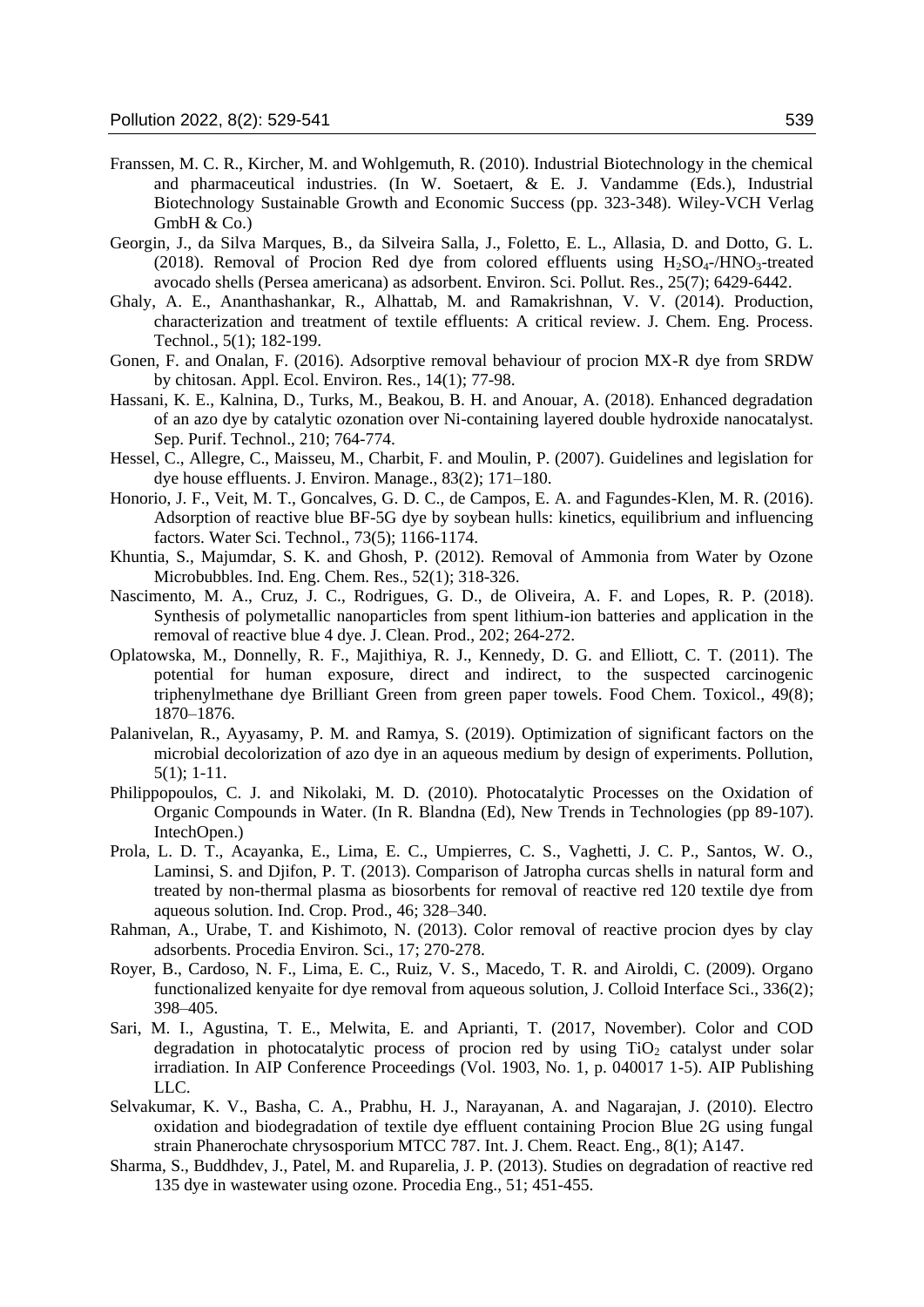- Soares, O. S. G. P., Orfao, J. J. M., Portela, D., Vieira, A. and Pereira, M. F. R. (2006) Ozonation of textile effluents and dye solutions under continuous operation: influence of operating parameters. J. Hazard. Mater., 37(3); 1664–1673.
- Suryawan, I. W. K., Afifah, A. S. and Prajati, G. (2019, June). Pretreatment of endek wastewater with ozone/hydrogen peroxide to improve biodegradability. In AIP Conference Proceedings (Vol. 2114, No. 1, p. 050011). AIP Publishing LLC.
- Tkachenko, O., Panteleimonov, A., Padalko, I., Korobov, A., Gushikem, Y. and Kholin, Y. (2014). Silica functionalized with 1-propyl-3-methylimidazolium chloride as an efficient adsorbent for the removal of Eosin Yellow and Reactive Blue 4. Chem. Eng. J., 254; 324-332.
- Tony, M. A. and Mansour, S. A. (2019). Removal of the commercial reactive dye Procion Blue MX-7RX from real textile wastewater using the synthesized  $Fe<sub>2</sub>O<sub>3</sub>$  nanoparticles at different particle sizes as a source of Fenton's reagent. Nanoscale Adv., 1(4); 1362-1371.
- Udhayakumar, G., Rashmi, M. R., Patel, K., Ramesh, G. P. and Suresh, A. (2016). Implementation of high-frequency high-voltage power supply for ozone generator system using embedded controller. Int. Conf. Circuit Power Comput. Technol., 1-6.
- UNSD (2013). United Nations Statistics Division.
- Wang, S., Li, D., Sun, C., Yang, S., Guan, Y. and He, H. (2014). Synthesis and characterization of g- $C_3N_4/Ag_3VO_4$  composites with significantly enhanced visible-light photocatalytic activity for triphenylmethane dye degradation. Appl. Catal. B., 144; 885–892.
- Zaharia, C., Suteu, D., Muresan, A., Muresan, R. and Popescu, A. (2009). Textile wastewater treatment by homogenous oxidation with hydrogen peroxide. Environ. Eng. Manag. J., 8(6); 1359-1369.